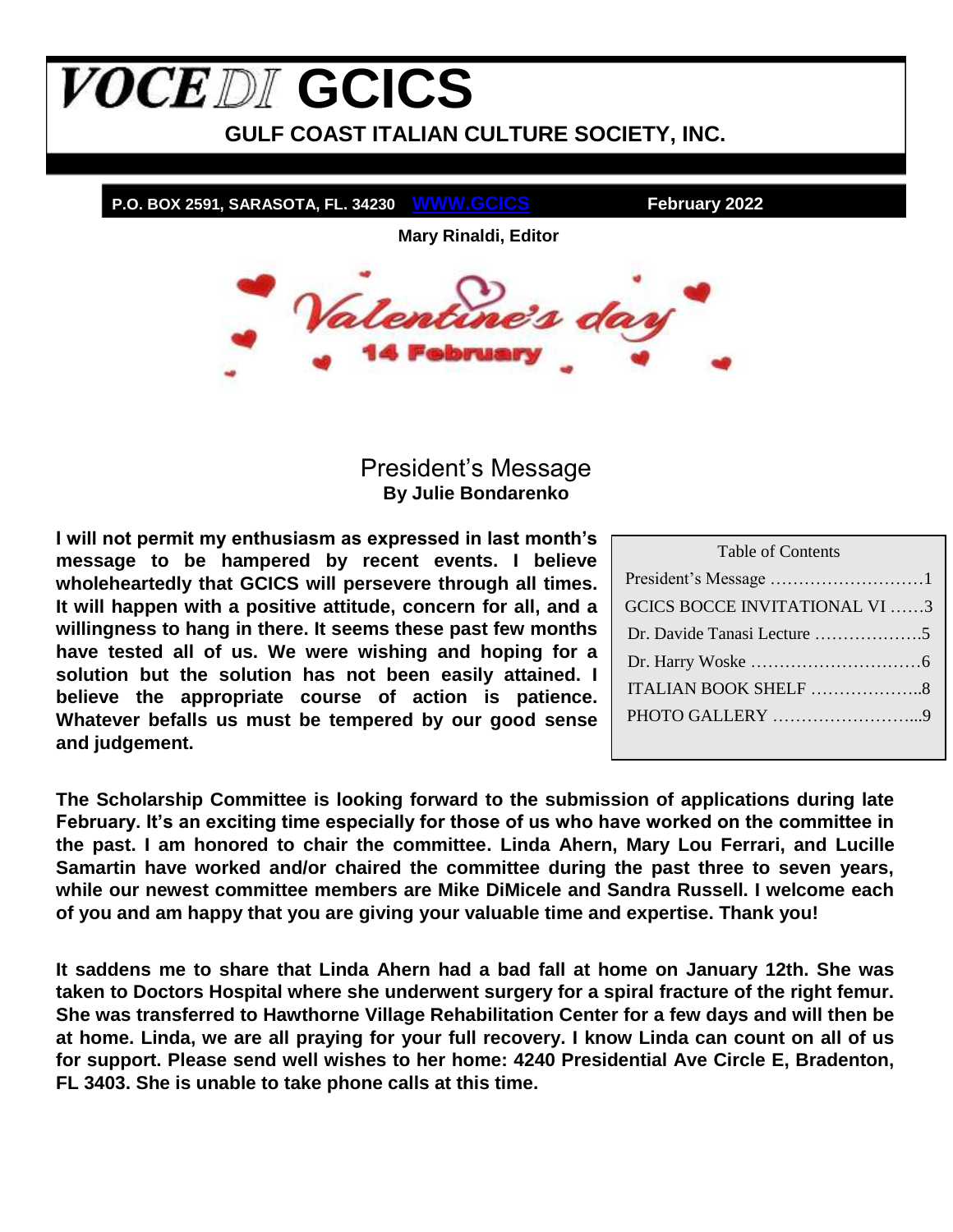**Do remember to sign up for our Bocce Tournament on February 19. It doesn't matter your level of experience or if you have never played before. This is a day for everyone. Come to cheer or come to play, but most of all come for fun and camaraderie. We party afterwards in the Cascades beautiful ballroom. We celebrate the winner with plenty of antipasto, pizza, wine, and desserts which are made by our very own GCICS members. The cost is only \$20.00. Please call Tom Hurban at 908-507-3048. Don't delay. WE NEED AND WANT YOU!**

**I wish to thank Linda Mercurio for her efforts in accommodating the Board's request to reserve Happy Hour restaurants with outside seating during this time of Omicron. Most restaurants have heaters. I do encourage all to bring a sweater and/or jacket. This is not forever but this is how we can socialize safely at this time.**

**"Around the Roman Table/Tidbits from Ancient Sicily" is the title of Dr. David Tanasi's upcoming lecture at Selby Library on February 24, 2-4 pm. Please do not let this opportunity slip by as it is a rare and special occasion when Dr. Tanasi is available to present one of his enthralling cultural lectures. Do sign up.**

**As always, I am heartened by the many members I have gotten to know on a more personal basis during the last two years. I thank you all for your friendships. May we move forward with understanding, respect, and acceptance. I wish to thank the Board for its continued support and recognize the Board for all that they do for our members. Finally, my good wishes go out to Linda Ahern in hopes that the healing process is a success and as swift as possible. We miss you.**

**Julie Bondarenko**

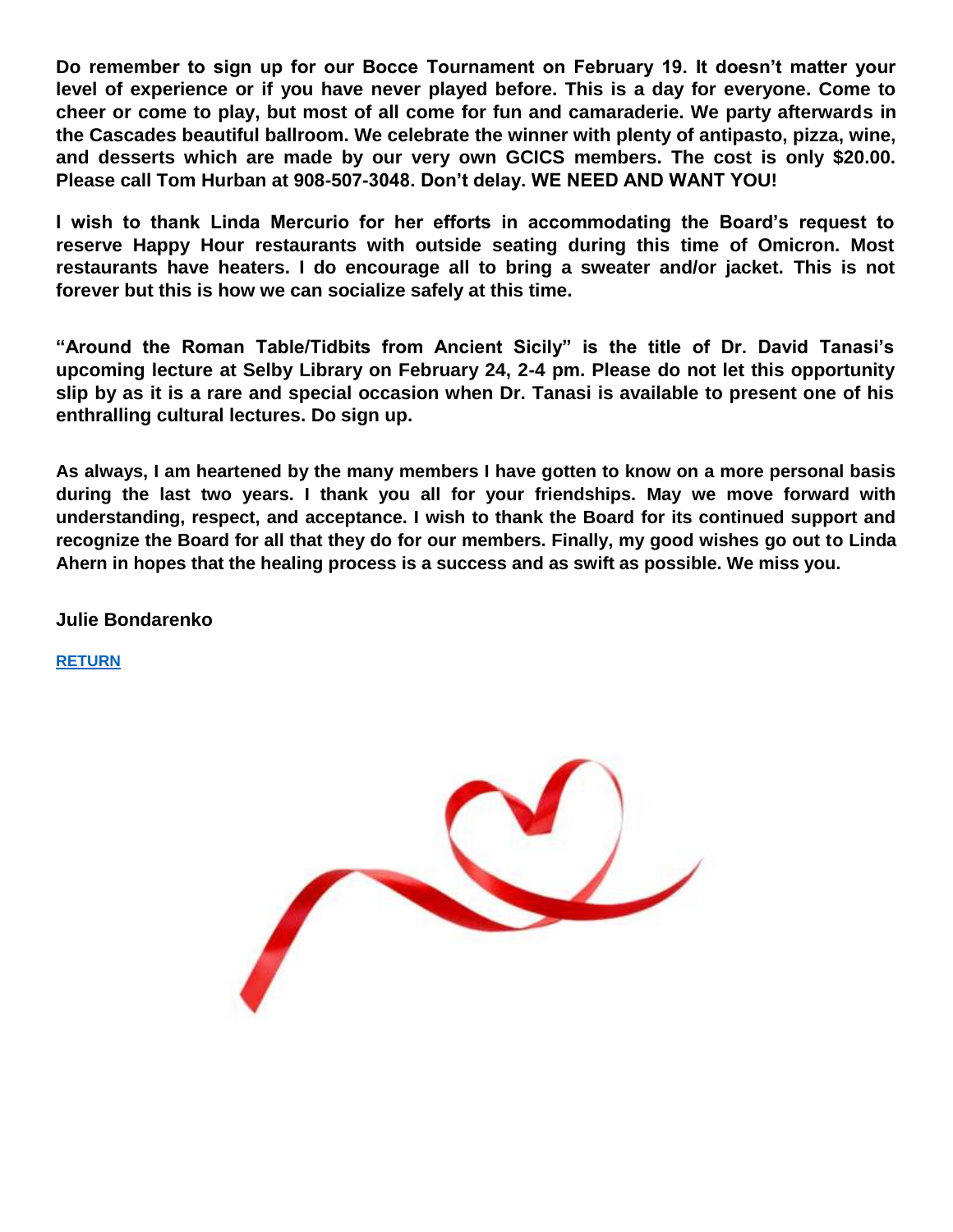### GCICS BOCCE INVITATIONAL VI **At the Cascades, February 19, 2022**

<span id="page-2-0"></span>

### **LOOKING FOR A GOOD TIME? HOPEFULLY, THIS GETS YOUR EYE.**

**Our GCICS has had an invitational bocce challenge with the Cascades Italian American organization for many years. The date of Saturday, February 19, 2022, has been confirmed. WE WANT YOU TO JOIN US! Those who are not familiar with bocce are strongly encouraged to come to cheer us on! For our many new members, just ask those who have participated in this day, and they will tell you that this is a social event not to be missed.**

**You do not need to be a proficient player. The Cascades courts are different from ours and are QUITE easy rolling. Their members are friendly! There really exists a trophy which GCICS won one year. I was asked to form eight teams [32 players] and will help to set them up. On Feb 19th we will determine which teams will play each other by picking from a hat. Plans are completed for the bocce event at the Cascades and the pizza party following play. We have assembled eight teams. Anyone interested in playing would now be on a standby list. Additional spectators are encouraged to come and there IS room to attend the party. I MUST have your name and \$20.00 p.p. for the party. Security at the Cascades will only allow those REGISTERED to enter. Call me immediately at 908 507 3048 to make your arrangements to join us. Don't miss this FUN event!**

**Most Sundays we have only 10-15 players come to our afternoon play. We will need YOU to step up and be on one of our teams. Come join us sometime to familiarize yourself with bocce. New faces are very welcomed! Our court is on the Gulf Coast Conservation Foundation grounds at 400 Palmetto Ave, Osprey, close to the Bay behind the Spanish Point Welcome Center. We play Sundays from approximately 2-4 pm.**

**The Cascades is a gated community with strict rules for entry located north of University Pkwy on Lockwood Ridge. I must know the names of all participants by Feb. 15. Party only guests are also welcome. This FUN DAY schedule runs as follows. We are allowed to arrive at 12 noon for practice. Bocce play is from 1-4 pm. At approximately 4 pm, we all go to the nearby social hall for antipasti salad, pizza, beer, wine, and soft drinks. There is music for dancing and enjoyment. Each of our couples is asked to bring a homemade dessert for all to share. They LOVE US for this. It is most likely the reason we are asked to return each year.**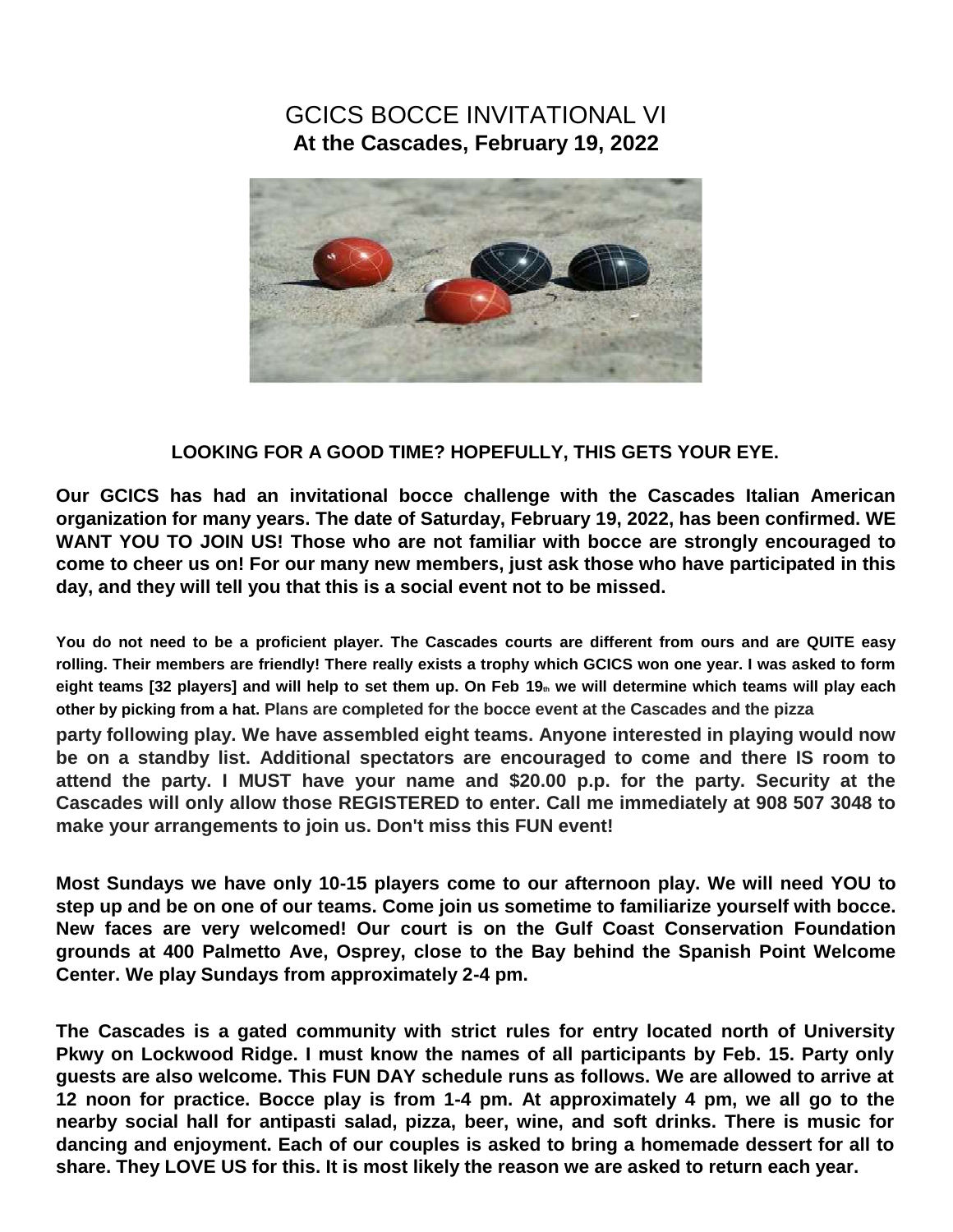*You are asked to attend ONLY if you have been fully vaccinated (booster not included) and remain symptom-free. Your cooperation is appreciated. We want everyone to remain healthy in these unusual times and beyond. Understand that neither GCICS nor its directors are liable for health-related events at GCICS events or functions.*

**The cost per person is \$20.00, and all payments must be completed by Jan. 30. Go to our website to use PayPal, following the steps below.**

**Tom Hurban GCICS Bocce Chair 908-507-3048 dorisntom@gmail.com**

### **STEPS FOR PAYING ONLINE**

**\*Go to our website, www.gcics.org/payment**

**\*On 1st page, check "Member", enter first & last name, email address, phone #, and click on the blue block.**

**\*On 2nd page, enter the amount of your payment, then enter in the block directly below "Bocce Invitational" and list the name(s) of the person(s) for whom you are paying. Please make sure you do this step.**

**\*Complete that page, and additional pages as they come up.**

**\*Note: You do not need a PayPal account to pay for GCICS events. PayPal will accept your credit card directly. You will receive a confirmation email within an hour or so once you have completed the transaction.**

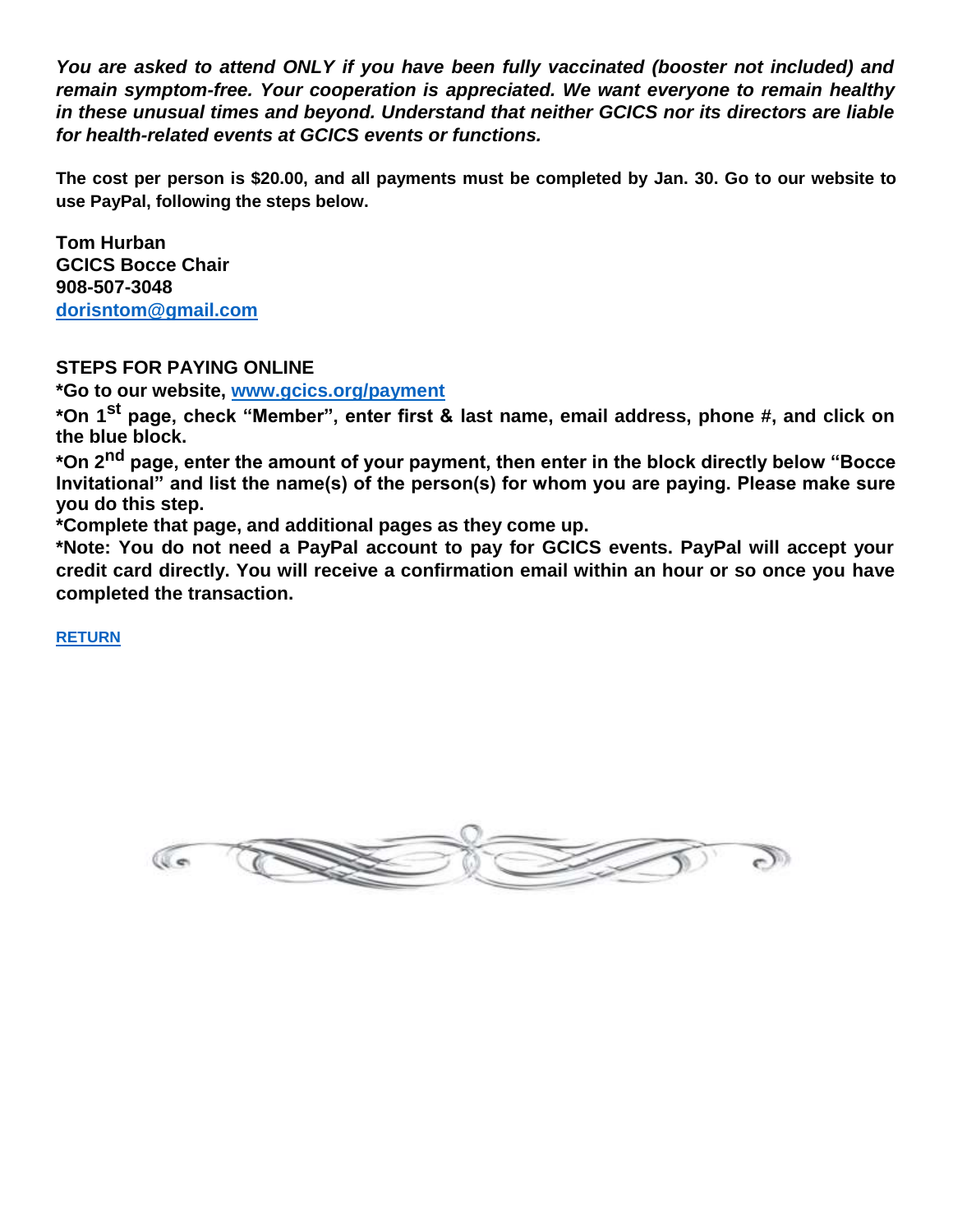# Dr. Davide Tanasi Lecture

<span id="page-4-0"></span>**We are delighted to announce the return of Professor Davide Tanasi to Sarasota for an in person/live presentation to GCICS members on his recent findings in ancient Sicily and Italy.**

**At the University of South Florida, Tampa, Dr. Tanasi holds the following positions: Director of the Institute for Digital Exploration - IDEx (www.usfidex.com); Professor of Digital Humanities, Department of History; and Affiliate Faculty, Department of Anthropology. This will be the first 2-hour IN-PERSON presentation held since the pandemic forced the closure of Sarasota's enclosed public meeting places.**

**Prof. Tanasi's groundbreaking (pun intended) research, blending archaeology and digital technology, informed and delighted dozens of members when, two years ago, he presented some of his discoveries on (a) the ancient trade of wine and (b) the diet of the population in Sicily of yore.**

**He will return to share with us some of his latest findings. If you enjoyed his previous talks you won't want to miss these new discoveries. If you have not attended a previous talk, here is your chance to get to know the work of a talented, highly motivated Italian-born explorer of the past.**

**To summarize:**

**\*TITLE: "Around the Roman Table: Tidbits from Ancient Sicily": a presentation by Prof. Davide Tanasi, Ph.D. See full description below.**

**\*WHEN: Thursday, February 24, 2:00-4:00 pm.**

**\*WHERE: Auditorium, 1st floor, Selby Public Library, 1331 First St., Sarasota.**

**\*HOW: No cost. Vaccinated guests are welcome.**

**\*REGISTRATION: Email Ellen Roderick (itrain@erols.org) with names of all attendees.**

**You are asked to attend ONLY if you have been fully vaccinated (booster not included) and remain symptom-free. Your cooperation is appreciated. We want everyone to remain healthy in these unusual times and beyond. Understand that neither GCICS nor its directors are liable for health-related events at GCICS events or functions.**

**George Arfield GCICS Social and Cultural Chair**

#### **Dr. Tanasi's Presentation Summary**

**"From prehistory through the information age, food has been the foundation of economies. Dating back to 100 CE, Roman poet Juvenal measured popular support for the emperor by his ability to provide "bread and circuses", and now even in 2021, debate rages in the U.S. about who is impoverished enough to receive food stamps. The consumption of food is an unbroken reality of human history. It has touched everyone regardless of age, gender, race, class, or nationality. Despite this continuity of consumption, much has changed from how the ancient Romans baked their bread to how we purchase ours at the nearest Publix. Using written, iconographic and archaeological sources combined with contributions from biomolecular chemistry, this presentation will focus on the material culture of food in Roman Sicily." [RETURN](#page-0-1)**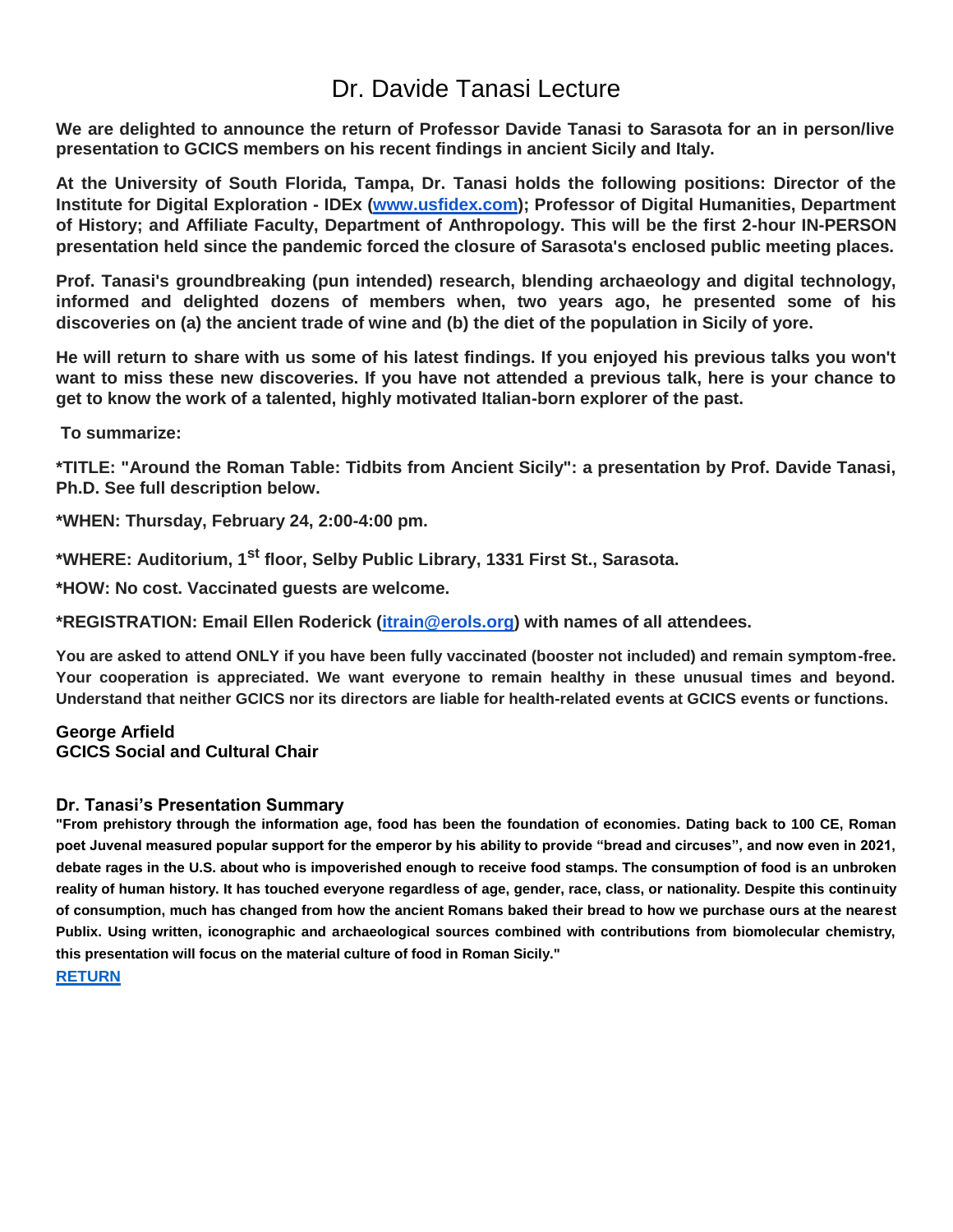



## Dr. Harry Woske

<span id="page-5-0"></span>**The GCICS Board of Directors is saddened to report that one of our faithful members, Dr. Harry Woske, died on 1/5/22 at his home in New Jersey. Notes of condolences may be sent to his loving wife, Patricia McKiernan, 7 Partridge Rd., Flemington, NJ 08822.**

### **OBITUARY: Dr. Harry Woske, 2/26/24-1/5/22**

**"Harry M. Woske, MD, age 97 years, of Readington Township, NJ, died Wed, January 5, 2022, at his home. Born in Reading, PA., February 26, 1924, son of the late Max and Helene Dieterich Woske, he had resided in the Flemington area since 1959. Dr. Woske, a cardiologist, was the founder and head of Hunterdon Cardiovascular Associates, Hunterdon Medical Center, Flemington, NJ for many years and retired from his practice in 2000.**

**Dr. Woske was a graduate of Columbia University, received his medical degree from the University of New York Downstate, interned at Kings County Hospital, Brooklyn, NY, served his residency at University of Pennsylvania Hospital, where he served his cardiology fellowship, and started as a cardiologist at the Hunterdon Medical Center in the 1950's. He was a Captain in the US Army Medical Corps serving on active duty 1953-1955 during the Korean War.**

**Always active in the Flemington community, he was a trustee of Hunterdon Healthcare and also of the Hunterdon Healthcare Foundation. In addition, he was a member of the Ethics Institutional Review Board for New Jersey; was a former board member of the Hunterdon YMCA, member of the Flemington Rotary and the Hunterdon County Medical Society.**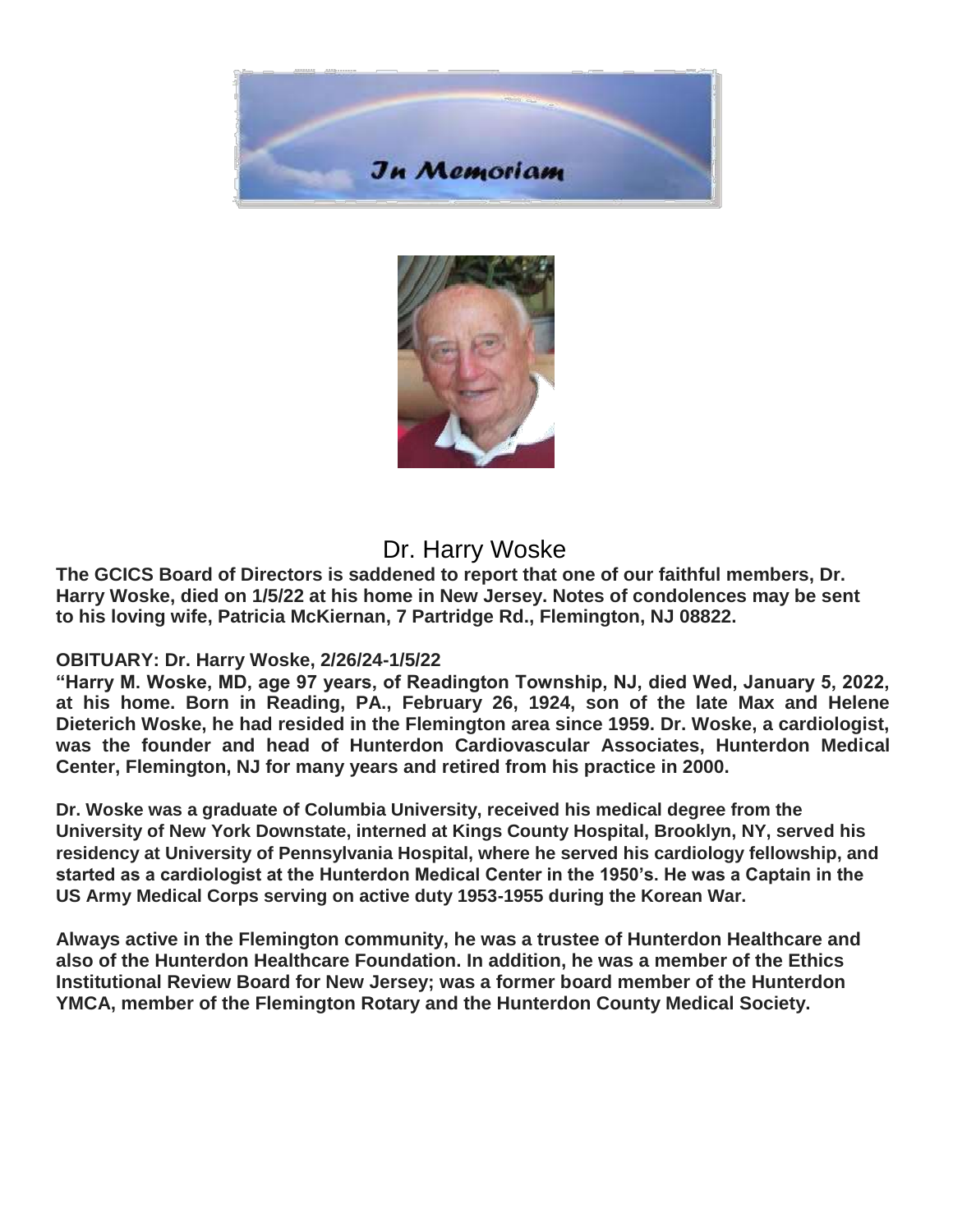**Surviving are his wife of thirty-six years, Patricia McKiernan; a son, Thomas (Joanie) Woske of Bradenton, FL; four daughters, Leni (Bryant Welch) Miller of Sausalito, CA, Shirley Woske of Taos, New Mexico, Betsy (Timothy) Bragg of Flemington, NJ and Lisa Woske of San Luis Obispo, CA. Also surviving are six grandchildren, Justin Woske (Tanisha) of High Bridge NJ, Sunnie Woske of Bradenton FL, Abby Tollefson of Sausalito CA, Marcia Woske (Josh Klein) of Albuquerque NM, Timothy Bragg of Easton, PA, Christopher Stevens of San Luis Obispo, CA, and ten great-grandchildren.**

**Private family services will be held under the direction of the Holcombe-Fisher Funeral Home, 147 Main Street, Flemington, NJ. Interment will also be private. Due to the pandemic, there will be a public memorial service to be scheduled in the Spring at a place, date and time to be announced. Memorial contributions may be made to the Hunterdon Healthcare Foundation,9100 Wescott Drive, Flemington, NJ 08822.**

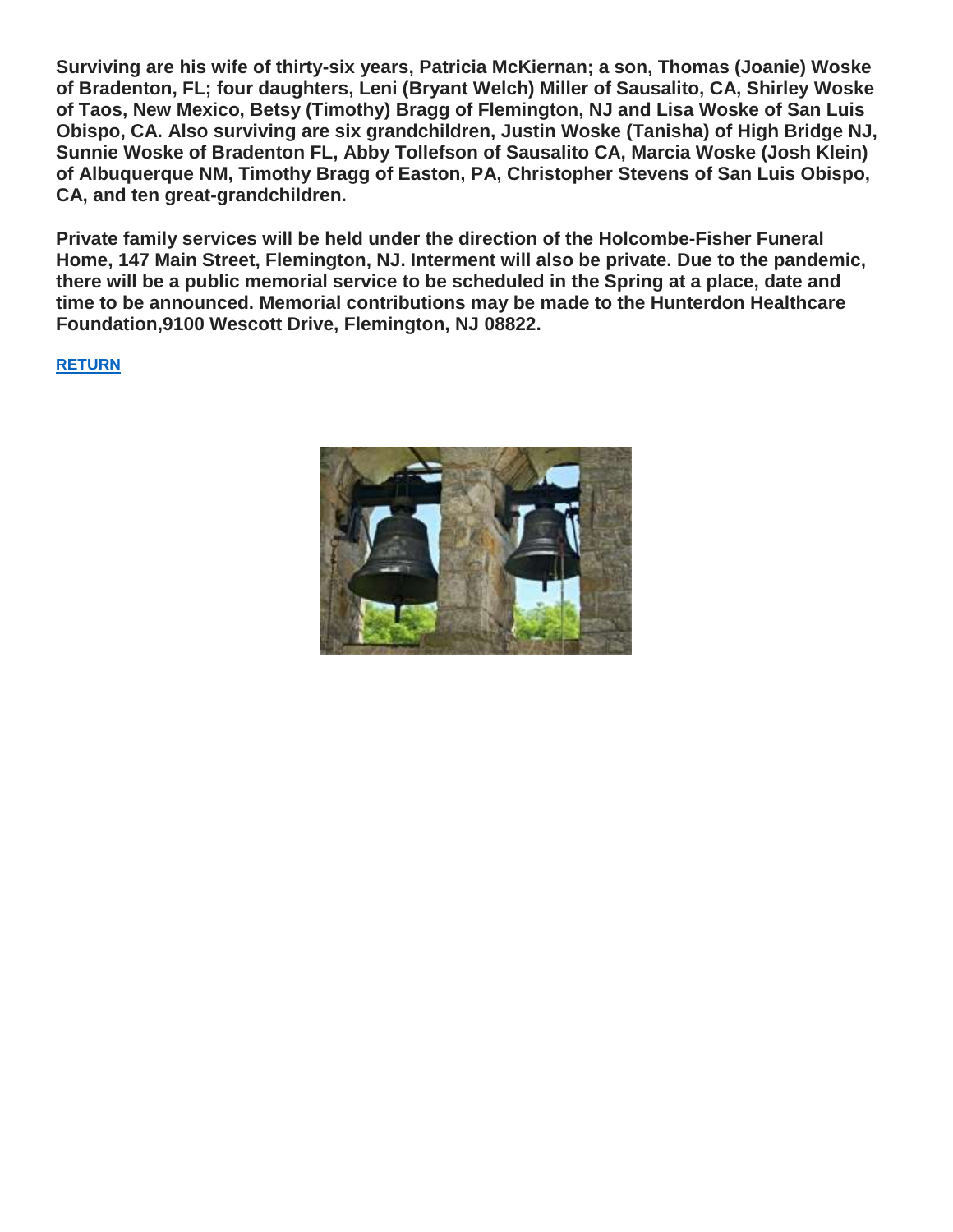# ITALIAN BOOK SHELF

<span id="page-7-0"></span>

**Taste, My Life Through Food by Stanley Tucci Review by Aida L. La Brutte**

**This book is simply delicious. Unlike most memoirs or biographies, the true voice of Stanley Tucci seems to shine through. It is full of his favorite recipes, simply presented, and easily made (the fact is he does love to cook), and additionally includes many happy episodes in his life. There are stories of his childhood, raised by Italian American parents in Katonah, New York, near New York City, and descriptions of his meeting and marrying Felicity Blunt, his second wife. There are, of course, the sad times in a full life: the death of his first beloved wife, the mother of his three eldest children, and the terrible, debilitating cancer of the mouth that almost ended his acting career. For a while, and we Stanley Tucci fans are grateful for the relative brevity of this episode, the cancer took away his taste and the ability to eat. (He had to be fed through a tube in his stomach.)**

**He brings up many of the customs and habits of Italian American households through everyday routines and well-known rituals. For example, there are eight pages of how good-bye is bid after visiting grandparents or other family. There are also traditional ways of eating certain pasta, and if not adhered to you are bound to end up on a watch list. He points out that almost all these households have a second kitchen in their basements, for the purpose of cooking huge holiday and birthday dinners, and herding the families to the basement and away from the clean, neat, and perfect living and/or dining room area.**

**There are, of course, many hilarious episodes. Among my favorites were the one about his hero worship dinner with Marcello Mastroianni. And, one where Ryan Reynolds accompanies him to the hospital and ends up with tears in his eyes, as did the nurses and female doctors. Tucci is convinced those female tears were only due to their proximity to Reynolds.**

**Tucci also writes beautiful histories and "obituaries" for famous New York restaurants and delicatessens, such as the Carnegie Deli, which have closed due the Covid-19 pandemic. This book is easy to read, and a fun companion to his popular CNN tv- show on Italy and its foods. I understand that a 2nd series is being taped.**

**If you want a giggle and a reminder of what growing up in an American-Italian household is like, this is the book to read. [RETURN](#page-0-1)**

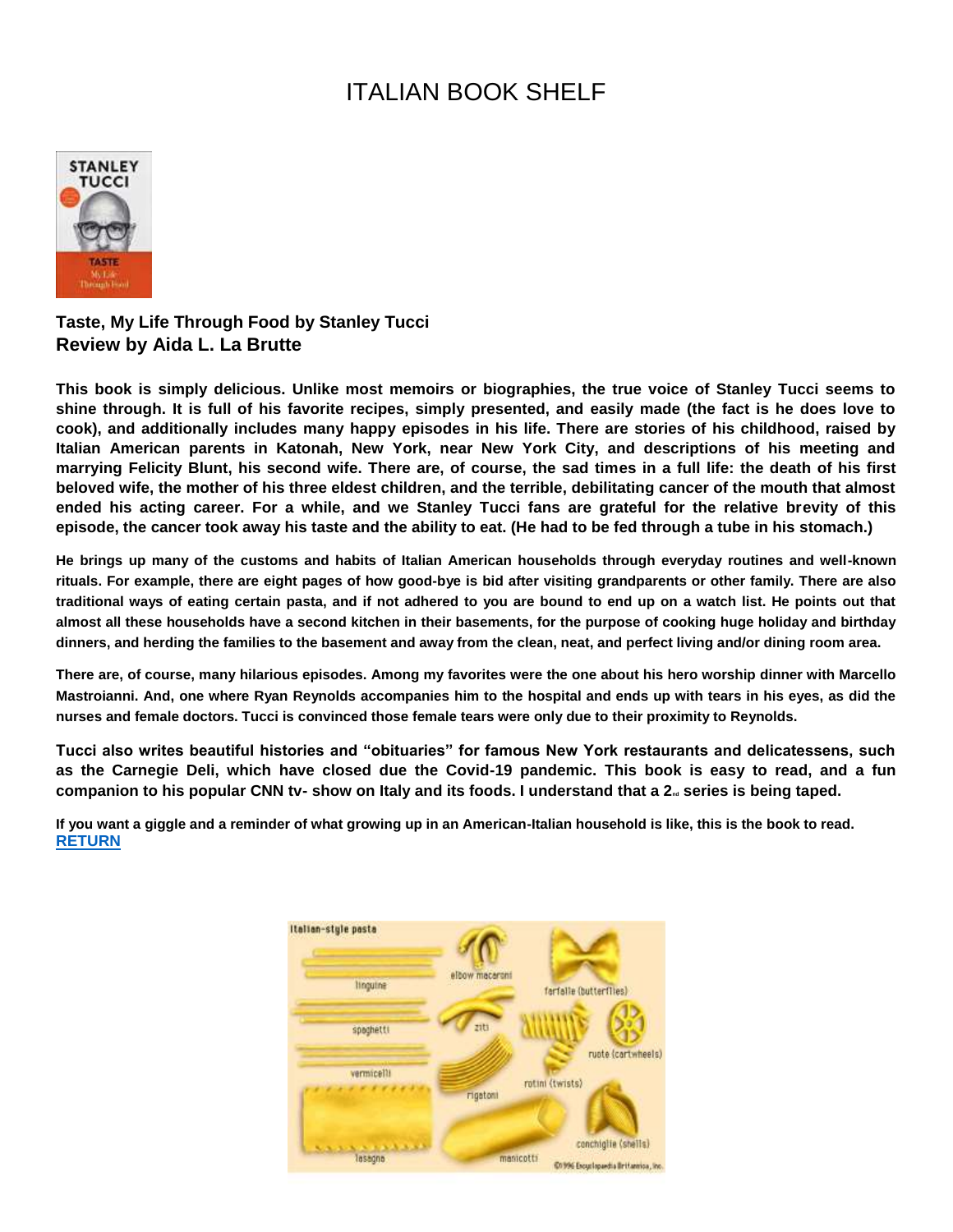# PHOTO GALLERY

<span id="page-8-0"></span>

**New Members Diane & David Johnson**



**Members Ann Waller & Joan Del Giudice**



**Past President ('93-'01) Gabriella Thurston & Member Kate Korp**